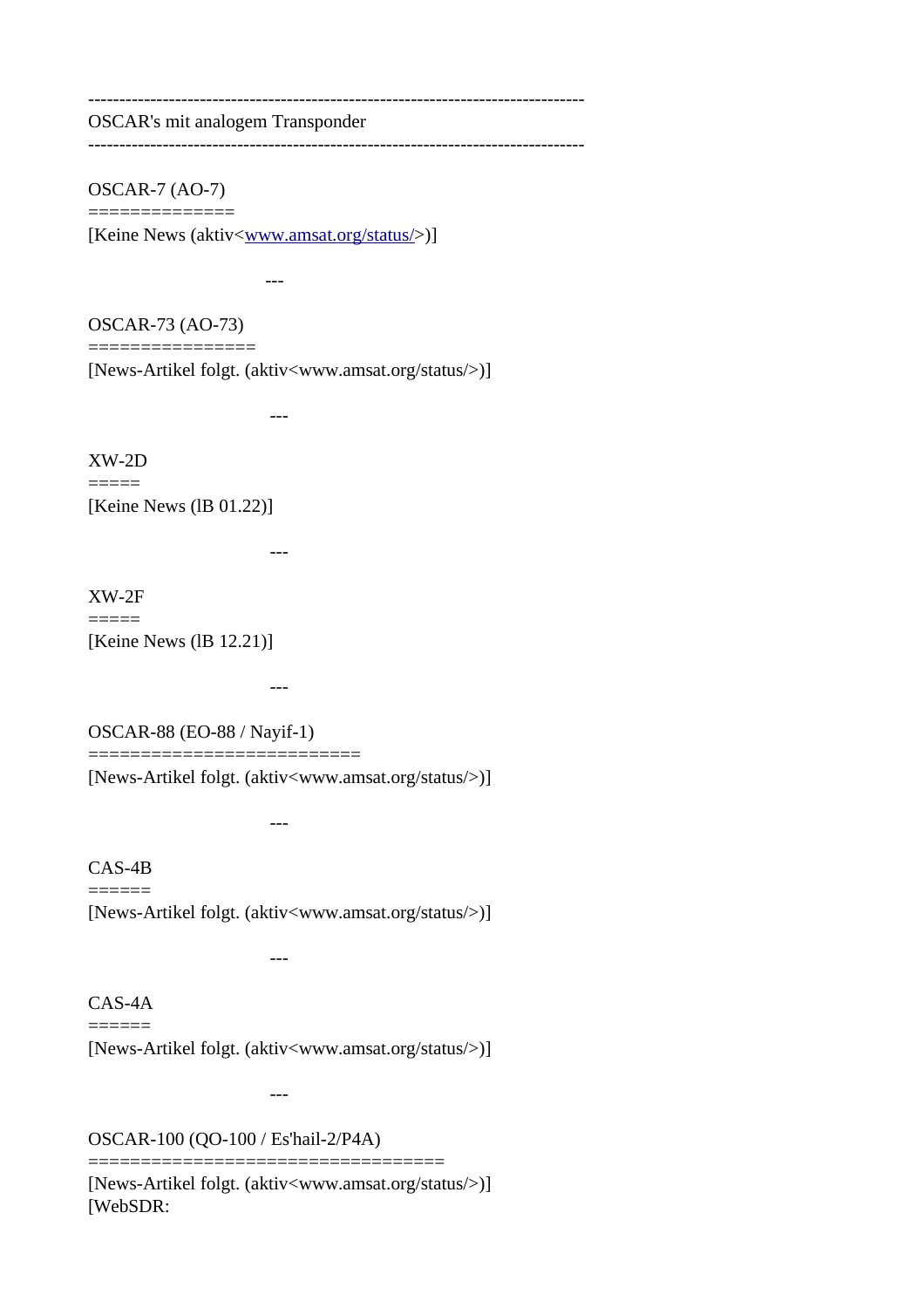<https://eshail.batc.org.uk/> <http://websdr.is0grb.it:8901/> <http://appr.org.br:8902/> DX-Cluster: <http://cluster.f5len.org/index.php?what=qo100> <http://www.dxsummit.fi/#/?include=2.3GHz,10GHz&sat=true> ]

OSCAR-97 (JO-97 / JY1Sat)

==========================

---

[Keine News (aktiv<www.amsat.org/status/>)]

---

OSCAR-108 (TO-108 / CAS-6) ==========================

[Keine News (aktiv<www.amsat.org/status/>)]

---

Radio-Sputnik-44 (RS-44 / DOSAAF-85)

==================================== [Keine News (aktiv<www.amsat.org/status/>)]

OSCAR-113 (HO-113 / XW-3 (CAS-9))

=================================

[News-Artikel folgt. (aktiv<www.amsat.org/status/>)]

 $=$ 

-------------------------------------------------------------------------------- OSCAR's mit digitalem Transponder / Repeater --------------------------------------------------------------------------------

OSCAR-27 (AO-27 / EyeSat-A)

=============================

[Keine News (aktiv<www.amsat.org/status/>)

OSCAR-50 (SO-50)

================

---

---

[Keine News (aktiv<www.amsat.org/status/>)]

OSCAR-84 (NO-84 / ParkinsonSAT (PSAT))

====================================== [News-Artikel folgt. (verglüht)]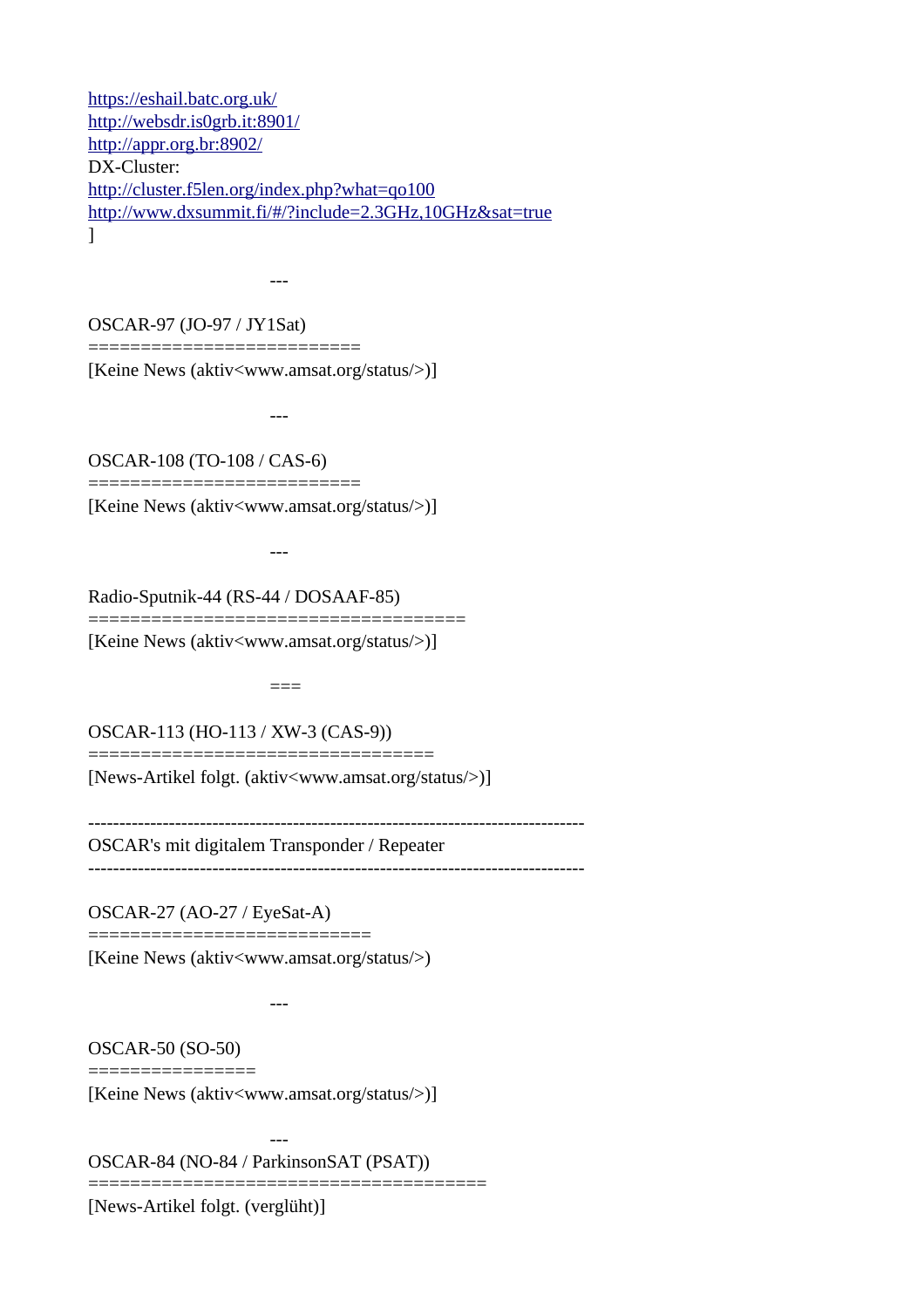OSCAR-91 (AO-91 / RadFxSat/Fox-1B)

---

================================== [Keine News (aktiv<www.amsat.org/status/>]

---

OSCAR-92 (AO-92 / RadFxSat/Fox-1D)

================================== [Keine News (aktiv<www.amsat.org/status/>]

OSCAR-101 (PO-101 / Diwata-2)

---

[Keine News (aktiv<www.amsat.org/status/>)]

=============================

-------------------------------------------------------------------------------- CubeSat's und andere Satelliten mit Amateurfunkfrequenz

--------------------------------------------------------------------------------

OSCAR-11 (UO-11) ================

[Keine News (lB 12.21 - 145.8250 MHz FM)]

OSCAR-55 (CO-55 / Cute-1) =========================

---

[Keine News (aktiv - 436.8353 MHz CW-Sinus)]

---

OSCAR-57 (CO-57 / XI-IV)

---

========================

[Keine News (aktiv - 436.8478 MHz CW(USB))]

Mozhayets-4  $=$ 

[Keine News (aktiv - 435.3525 MHz FM(DOKA-B))]

---

OSCAR-58 (CO-58 / XI-V) =======================

[Keine News (aktiv - 437.4645 MHz CW(USB))]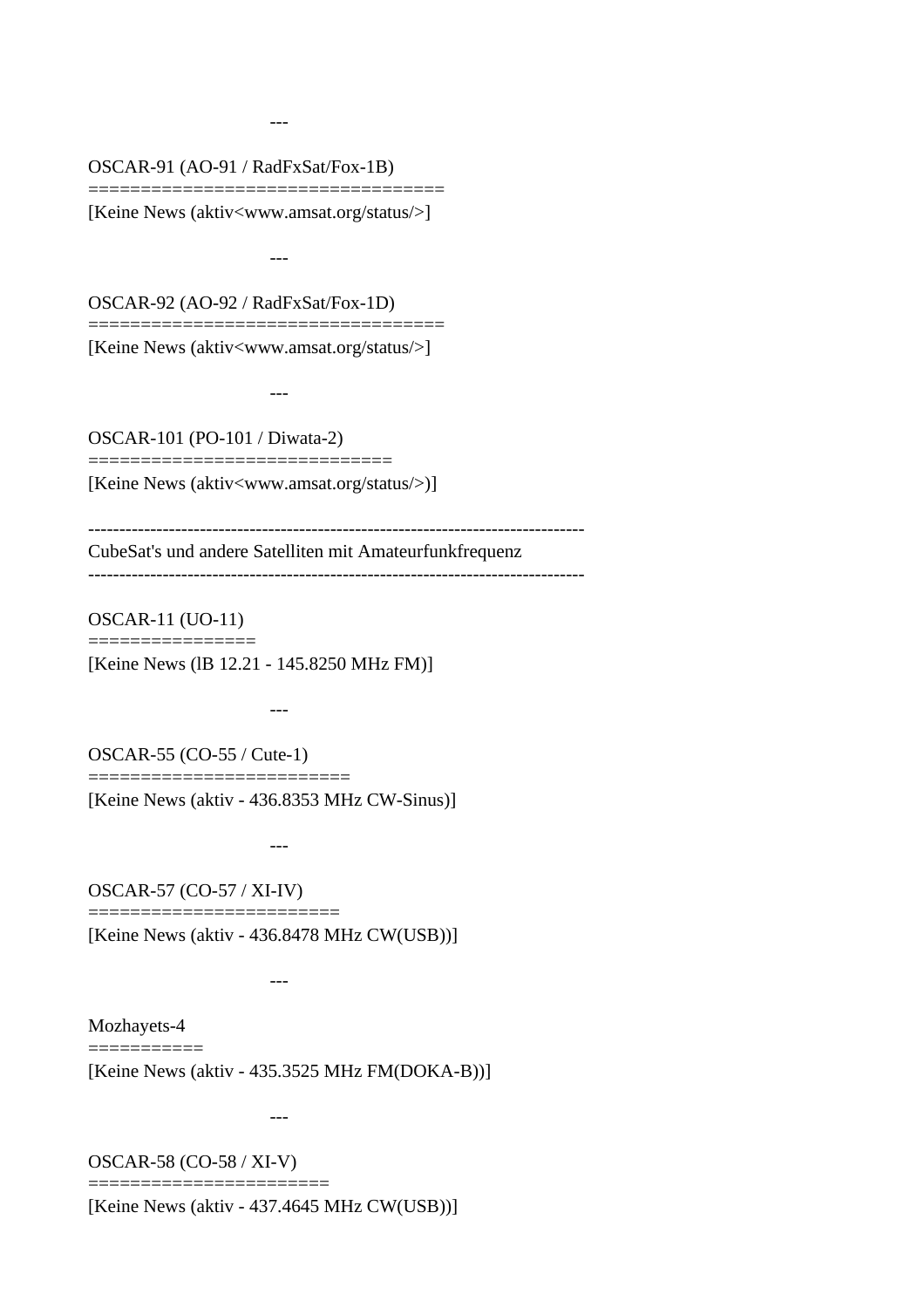OSCAR-65 (CO-65 / Cute-1.7+APD II)

================================== [Keine News (aktiv - 437.2741 MHz CW(USB))]

---

OSCAR-66 (CO-66 / SEEDS-2)

---

---

---

==========================

---

[Keine News (aktiv - 437.4854 MHz CW(USB))]

PRISM  $=$ 

[Keine News (aktiv? - 437.2500 MHz CW(USB))]

### KKS-1  $=$

[Keine News (aktiv - 437.3863 MHz CW(USB))]

SwissCube-1 ===========

[News-Artikel folgt. (aktiv?(HB9MFL) - 437.5013 MHz CW(USB))]

---

SOMP  $=$ 

[Keine News (lB 08.21 - 437.5023 MHz)]

---

#### GOMX-1 ======

[Keine News (aktiv - 437.2519 MHz)]

---

OSCAR-74 (LO-74 / CubeBug-2)

==============================

[Keine News (lB 09.21 - 437.4410 MHz FM)]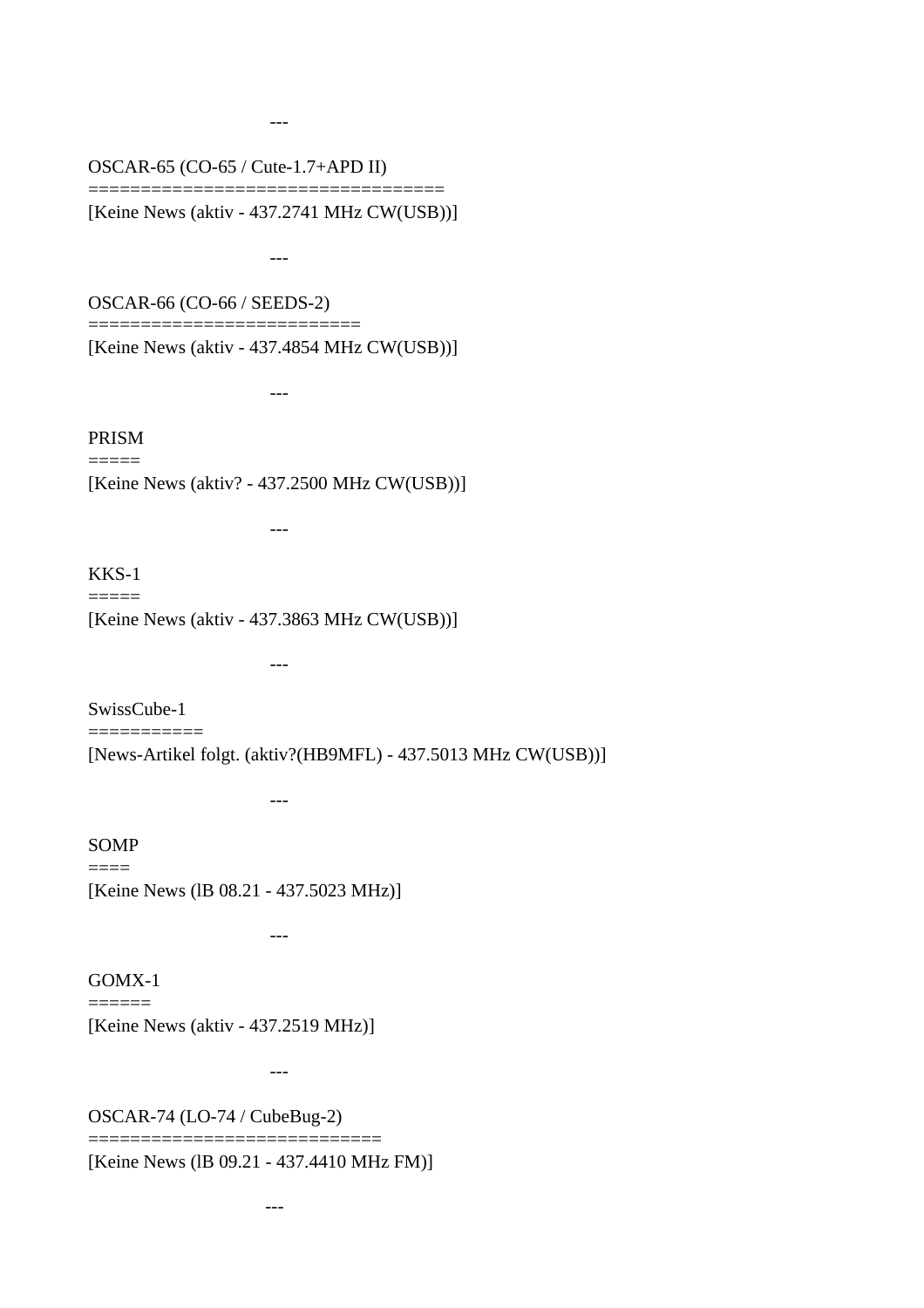BugSat-1 ========

[Keine News (aktiv - 437.4425 MHz FM)]

---

---

---

---

---

---

---

**GRIFEX** 

 $=$ 

[Keine News (lB 01.22 - 437.4795 MHz FM)]

LilacSat-2 ==========

[Keine News (aktiv - 437.2245 MHz FM)]

AAUSAT4

 $=$ 

[Keine News (aktiv - 437.4237 MHz)]

CAS-2T ====== [Keine News (lB 10.21 - 435.7087 MHz CW(USB))]

Shaonian Xing "Youth Star" (MXSat-1, Juvenile-1F)

=================================================

[Keine News (lB 11.21 - 436.3725 MHz FM)]

---

CP7 (DAVE)  $=$ 

[Keine News (05.22 ex - 437.1495 MHz)]

Elfin-B =======

[Keine News (lB 08.21 - 437.4755 MHz FM)]

Elfin-A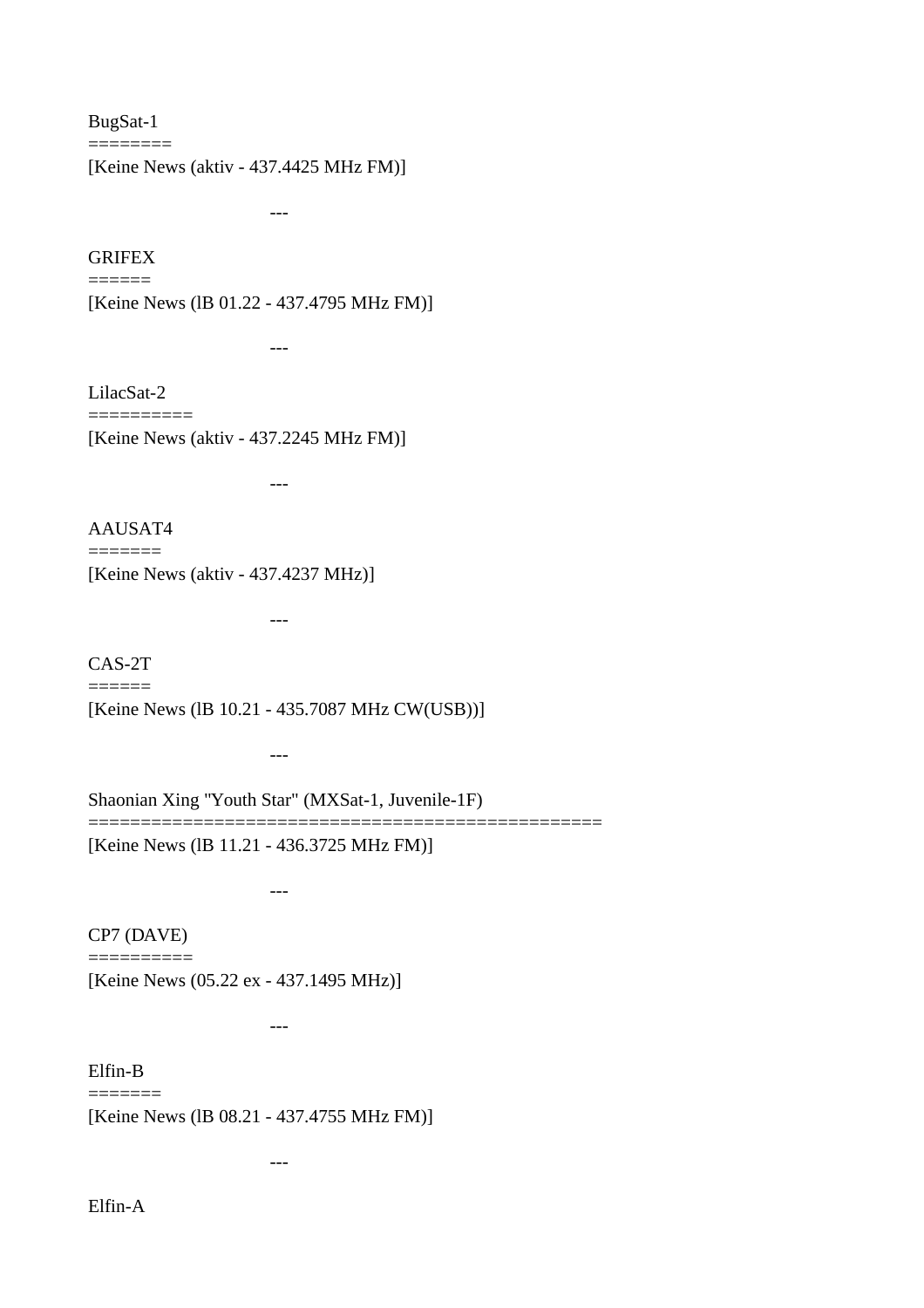[Keine News (lB 08.21 - 437.4500 MHz FM)]

CubeBel-1 =========

 $=$ 

[Keine News (06.22 ex - 436.9892 MHz)]

Reaktor Hello World

---

---

=================== [Keine News (lB 10.21 - 437.7747 MHz HS-CW(USB))]

---

### CSIM  $=$

[Keine News (lB 01.22 - 437.2500 MHz FM)]

---

#### CHOMPTT  $=$

[Keine News (lB 10.21 - 437.5590 MHz FM)]

---

Lume-1 ======

[Keine News (lB 11.21 - 437.0594 MHz)]

OSCAR-99 (FO-99 / NEXUS) ========================

---

---

[Keine News (aktiv? - 437.0729 MHz CW(USB))]

LightSat ========

[Keine News (aktiv - 435.7000 MHz FM)]

---

Lucky-7 =======

[Keine News (lB 11.21 - 437.5240 MHz FM)]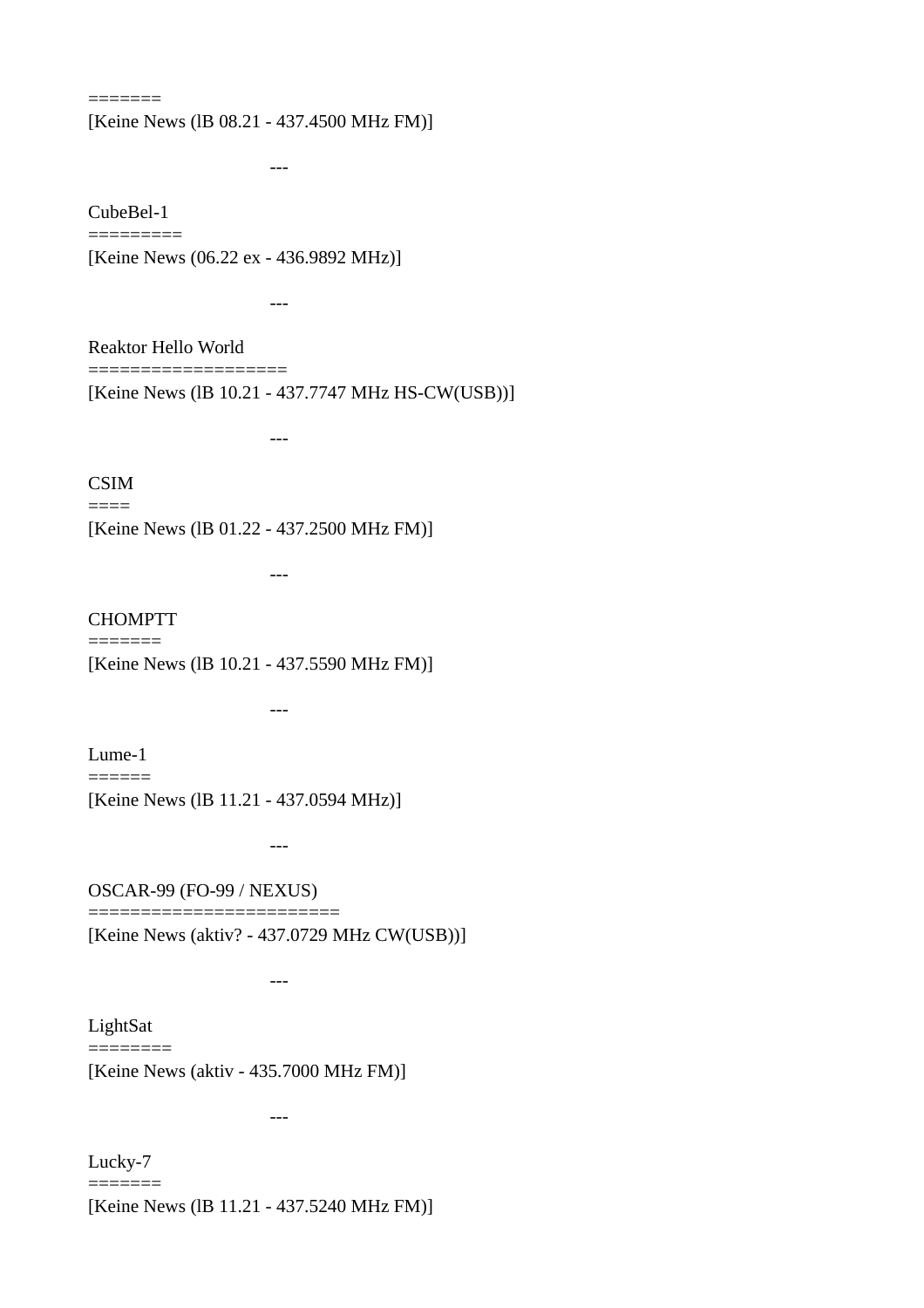# JAISAT-1  $=$

---

---

---

---

---

[Keine News (lB 12.21 - 435.7000 MHz FM)]

---

# OPS-SAT  $=$

[Keine News (aktiv - 437.2000 MHz FM)]

BY70-2  $=$ 

[Keine News (05.22 ex - 436.2005 MHz FM)]

# UPMSat-2

 $=$ 

[Keine News (aktiv? - 437.4042 MHz USB)]

AmicalSat  $=$ 

[Keine News (lB 09.21 - 436.1000 MHz FM)]

Bobcat-1  $=$ 

[Keine News (lB 11.21 - 436.6000 MHz FM)]

---

Neutron-1  $=$ 

[Keine News (02.22 ex - 435.300 MHz)]

---

#### CAPE-3  $=$

[Keine News (lB 11.21 - 437.3255 MHz FM)]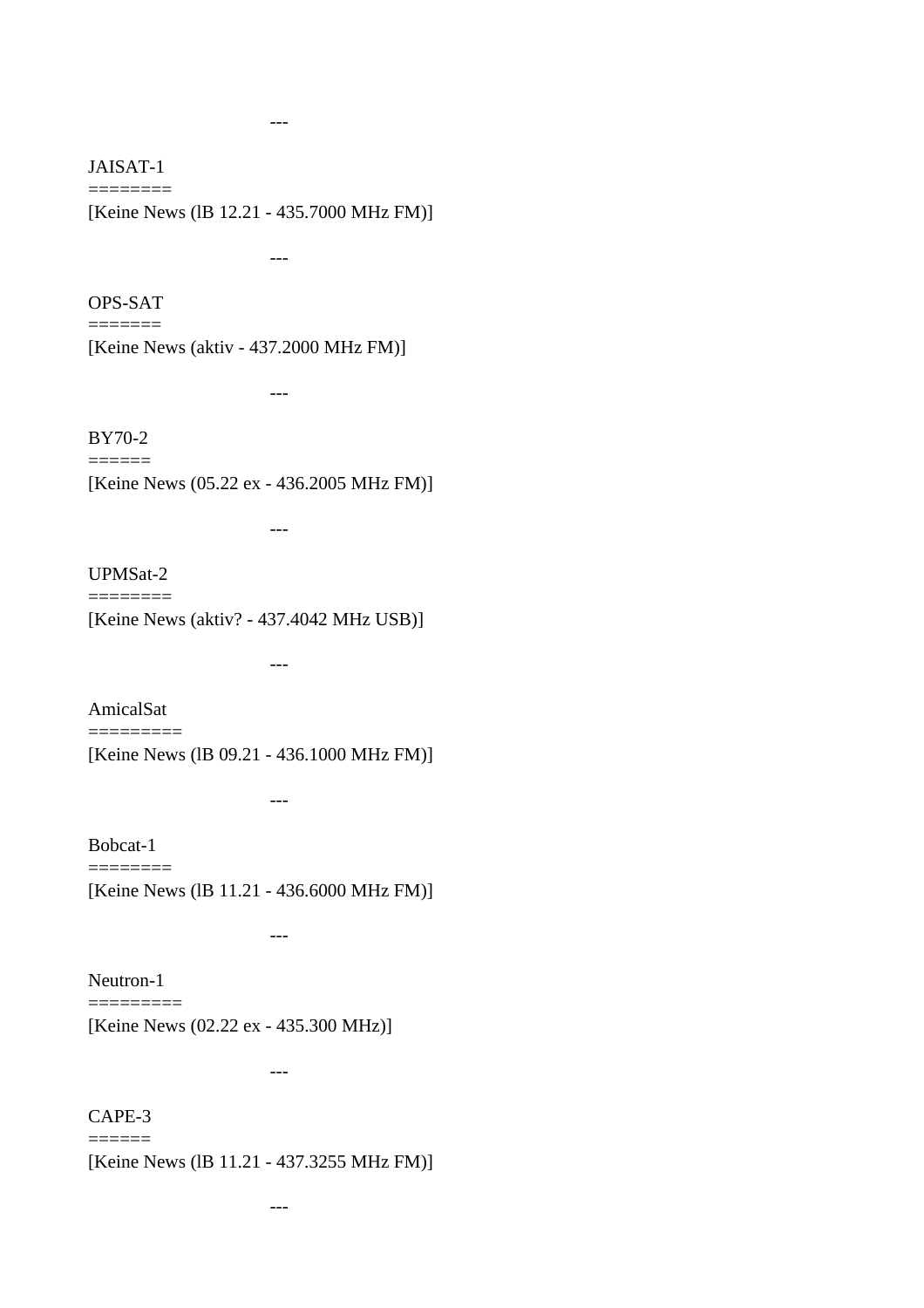#### MiTEE-1 =======

[Keine News (04.22 ex - 437.8000 MHz FM)]

UVSQ-Sat

 $=$ 

---

---

---

---

[Keine News (04.22 ex - 437.020 MHz)]

WARP-1  $=$ 

[Keine News (04.22 ex - 437.425 MHz CW)]

RSP-01  $=$ 

[Keine News (03.22 ex - 145.810 MHz)]

TAUSAT  $=$ [Keine News (07.22 ex - 436.400 MHz)]

---

Tsuru (BIRDS-4)

===============

---

---

[Keine News (aktiv - 437.3749 MHz CW(USB))]

STARS-EC  $=$ 

[Keine News (lB 10.21 - 437.2449 MHz CW(USB) / lB 10.21 - 437.2546 MHz CW(USB))]

Maya-2 (BIRDS-4)

================

[Keine News (04.22 ex - 437.3755 MHz CW(USB))]

Opusat-II (HIROGARI)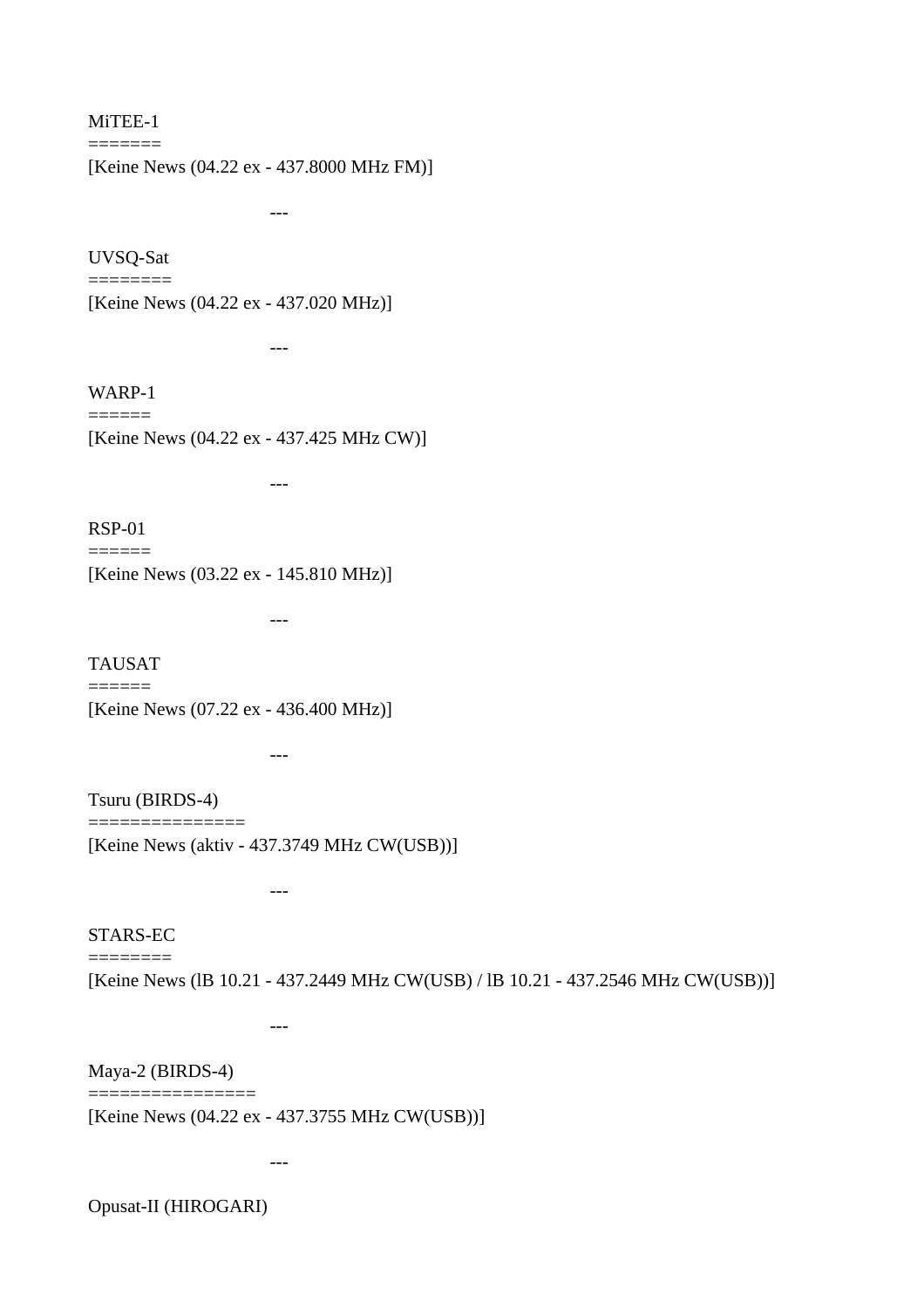====================

[Keine News (aktiv - 145.9003 MHz CW(USB))]

---

GuaraniSat-1 (BIRDS-4) ======================

[Keine News (03.22 ex - 437.375 MHz)]

---

CubeSX-Sirius-HSE =================

[Keine News (04.22 ex - 437.0500 MHz FM)]

---

CubeSX-HSE ==========

[Keine News (lB 10.21 - 435.6500 MHz FM)]

KSU\_Cubesat ===========

---

[Keine News (05.22 ex - 437.1300 MHz FM)]

---

GRBAlpha ========

[Keine News (04.22 ex - 437.025 MHz FM)]

ORBICRAFT-ZORKIY ================

---

---

[Keine News (lB 09.21 - 437.8500 MHz FM)]

**STECCO**  $=$ 

[Keine News (03.22 ex - 435.800 MHz FM)]

---

OSCAR-111 (DO-111 / DIY-1/Arduiqube)

[Keine News (06.22 ex - 437.125 MHz USB)]

====================================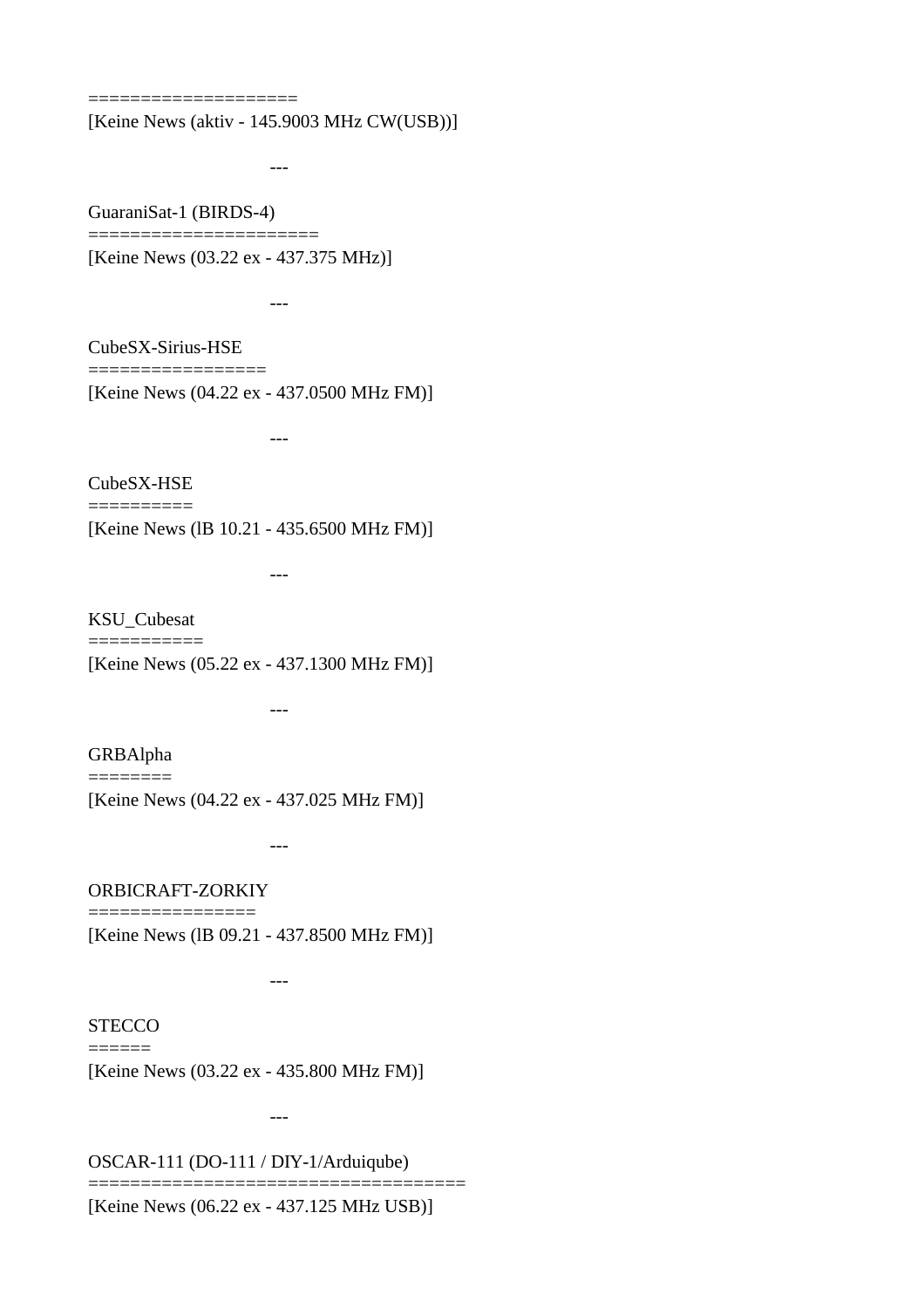# OSCAR-110 (MO-110 / SMOG-1) ===========================

---

[Keine News (03.22 ex - 437.345 MHz)]

---

RamSat

 $=$ 

[Keine News (lB 08.21 - 436.3000 MHz FM)]

OSCAR-112 (MO-112 / MIR-SAT1)

===================================

---

---

---

---

[Keine News (06.22 ex - 436.925 MHz FM)]

# IT-SPINS ========

[Keine News (06.22 ex - 437.405 MHz FM)]

TUBIN  $=$ 

[Keine News (lB 12.21 - 435.9500 MHz FM)]

LEDSAT  $=$ 

[Keine News (lB 08.21 - 435.190 MHz FM)]

---

### **CUTE**  $=$

[Keine News (lB 09.21 - 437.250 MHz FM)]

---

Maya-3 ======

[Keine News (lB 10.21 - 437.375 MHz)]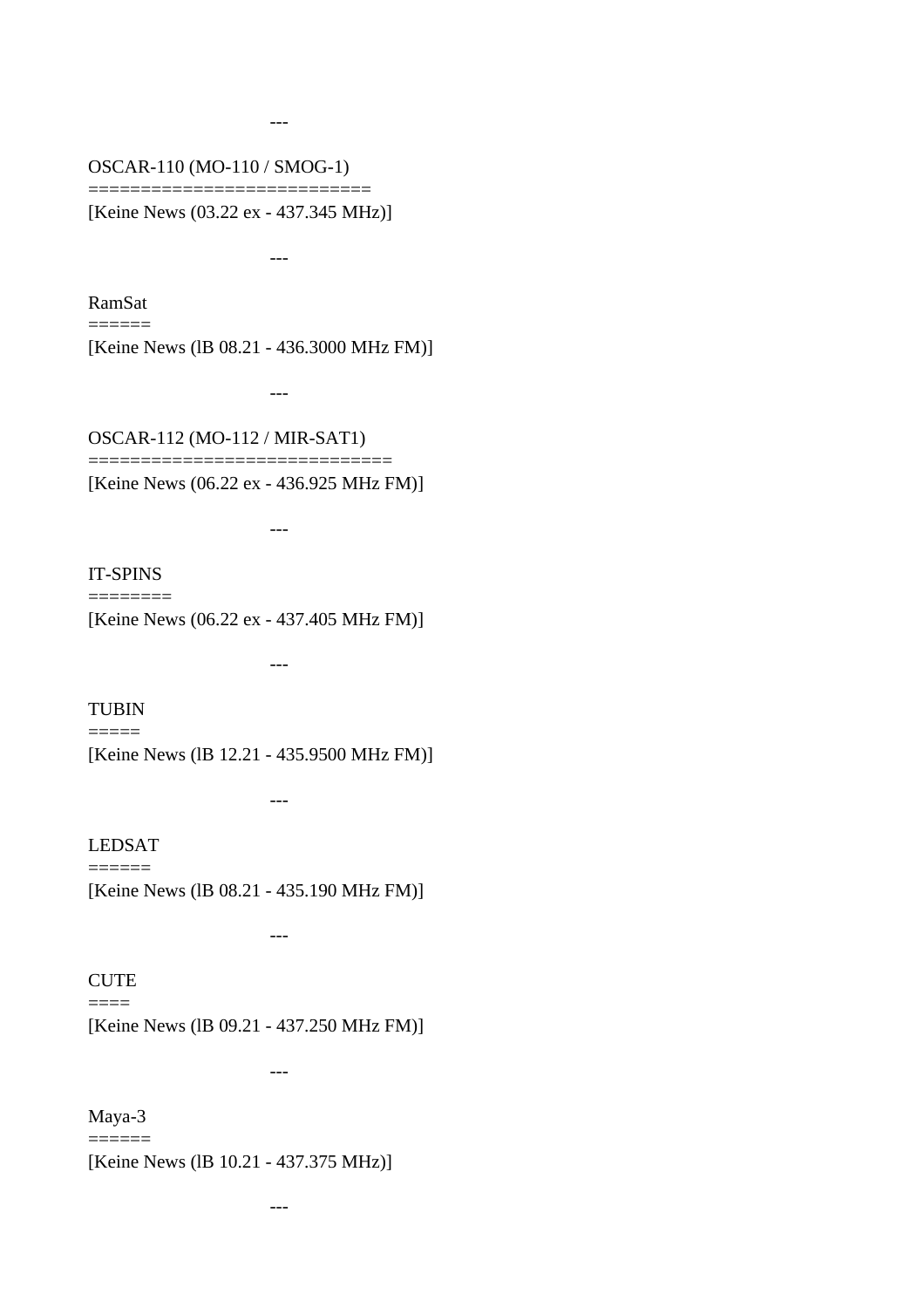Maya-4 ======

[Keine News (IB 10.21 - 437.375 MHz)]

CUAVA-1

---

---

---

---

=======

[Keine News (lB 10.21 - 437.075 MHz FM)]

TeikyoSat-4 ===========

[Keine News (lB 11.21 - 437.450 MHz CW)]

Z-Sat

=====

[Keine News (lB 01.22 - 145.875 MHz CW)]

KOSEN-1 ======= [Keine News (lB 01.22 - 435.525 MHz CW)]

 $\equiv$ 

SpaceX Rideshare Mission Carries Multiple Amateur Satellites

============================================================

A SpaceX Falcon 9 placed more than 100 smallsats into orbit on January 13 as the company accelerates the pace of its dedicated rideshare missions. The mission, dubbed Transporter-3, or TR-3, carried a number of Amateur Radio satellites to orbit.

The Falcon 9 lifted off from Space Launch Complex 40 at Cape Canaveral Space Force Station in Florida at 15:25 UTC. The upper stage reached orbit eight and a half minutes later and, after a second burn 55 minutes after liftoff, deployed its payloads into a 525-kilometer sun-synchronous orbit over the following half-hour.

The Falcon 9 first stage landed at the company's Landing Zone 1 at Cape Canaveral, the first land landing of a Falcon 9 booster since the Transporter-2 rideshare mission in June 2021. The booster was on its tenth flight, having first launched in May 2020 on the Demo-2 commercial crew mission for NASA. It subsequently launched the ANASIS-2 satellite, CRS-21 cargo mission, Transporter-1 and five Starlink missions before Transporter-3. SpaceX is planning up to three more dedicated rideshare launches this year.

SpaceX said that the TR-3 launch carried 105 spacecraft. Among them were the long-delayed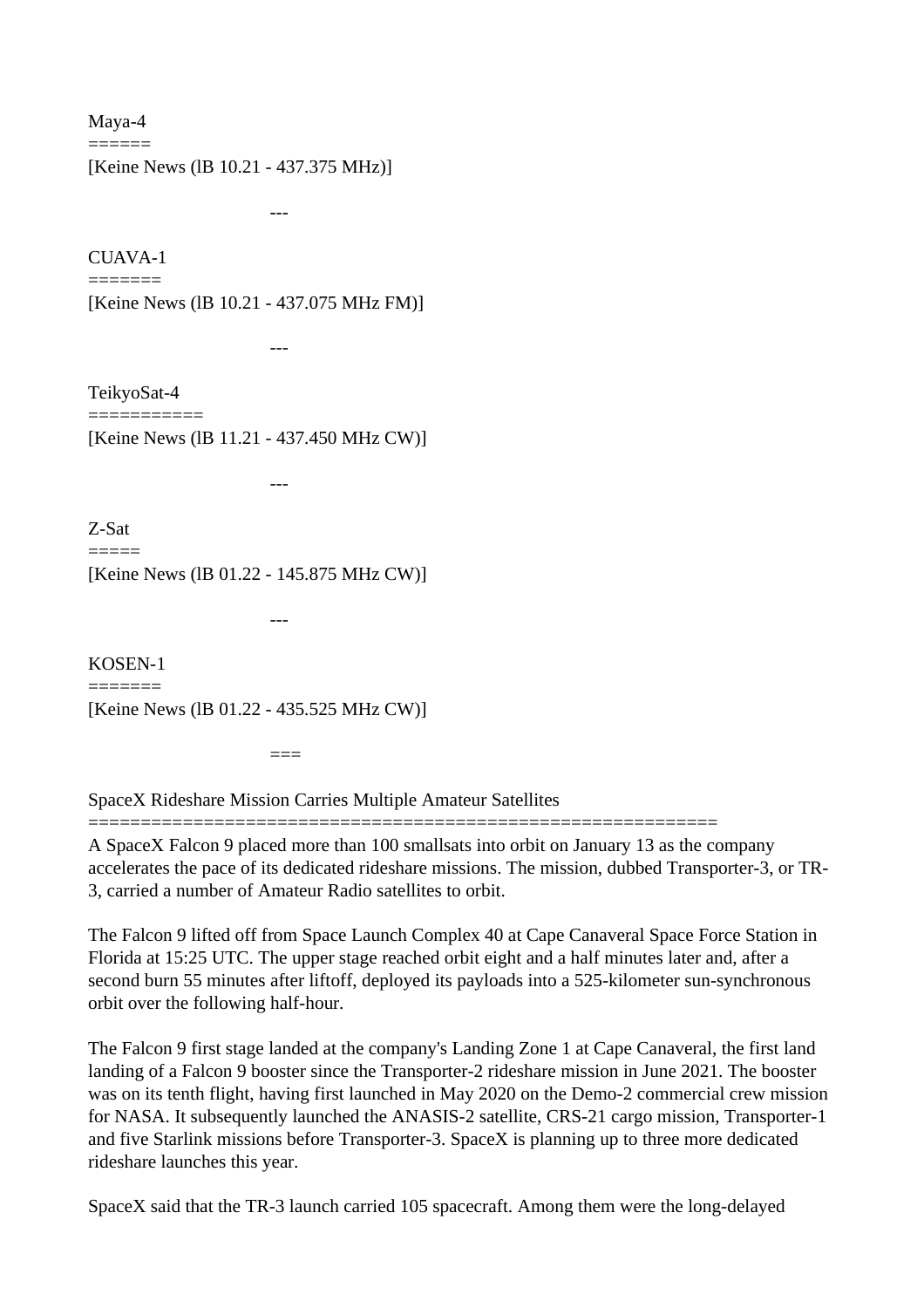EASAT-2 and Hades satellites from Spanish satellite organization AMSAT-EA, and the Tevel mission consisting of 8 satellites developed by the Herzliya Science Center in Israel. All ten of these satellites carry FM repeaters, among other function, and are detailed in the following stories.

[ANS thanks SpaceNews.com for the above information]

Kepler: 2022-01-13

---

SanoSat-1

========= Status:<https://www.satblog.info/sanosat-1-cw-beacons/> Info: <https://amsat-np.org/>

---

---

Grizu-263A

========== Status:<https://www.satblog.info/grizu-263a-telemetry/> Info: [http://www.amsatuk.me.uk/iaru/finished\\_detail.php?serialnum=775](http://www.amsatuk.me.uk/iaru/finished_detail.php?serialnum=775)

Tevel 1 - 8

===========

Status:<https://www.satblog.info/tevel-x-beacons/> 1:Fm T1OFK-1 To T1OFK [UTC:21:24:03R] [+++] 1:Fm T2YRC-1 To T2YRC [UTC:21:21:16R] [+++] 1:Fm T3TYB-1 To T3TYB [UTC:21:21:07R] [+++] 1:Fm T4ATA-1 To T4ATA [UTC:21:21:18R] [+++] 1:Fm T5SNG-1 To T5SNG [UTC:21:21:55R] [++-] 1:Fm T6NZR-1 To T6NZR [UTC:21:21:20R] [+++] 1:Fm T7ADM-1 To T7ADM [UTC:21:21:10R] [+++] 1:Fm T8GBS-1 To T8GBS [UTC:21:21:11R] [++-] (alle 8 aktiv)

Info: <https://amsat-uk.org/2022/01/12/tevel-satellites/>

SATLLA-2A & 2B

---

============== Status:<https://tinygs.com/satellite/SATLLA-2A> <https://tinygs.com/satellite/SATLLA-2B> Info: <https://www.ariel-asc.com/nes-space>

(LoRa-Downlink kann mit analogem RX nicht beobachtet werden, daher kein Artikel)

--------------------------------------------------------------------------------

Amateur Radio on ISS (ARISS) --------------------------------------------------------------------------------